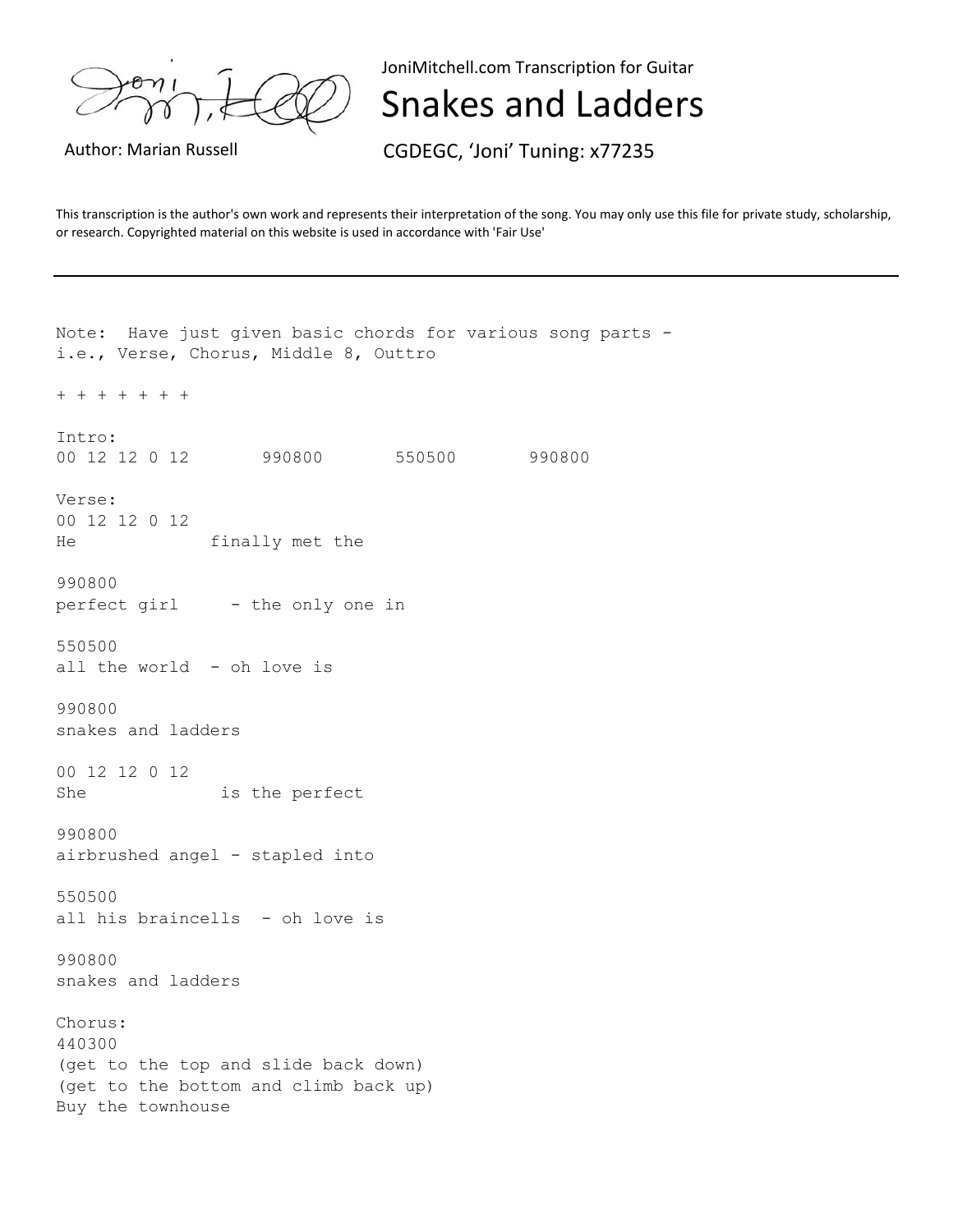550500 Call the preacher 440300 (get to the bottom and climb back up) (get to the top and slide back down) set up credit for the 220100 lovely creature the 550500 lovely creature Middle 8: 10 10 10 10 00 (true love true love true love) he's so nervous (new love new love new love) when he's with her 990800 Oh, he's wasting a-555500 way 10 10 10 10 00 (true love true love true love) it's so curious (new love new love new love) just to kiss her 777600 to kiss her to kiss her to kiss her to kiss her 333300 to kiss her to kiss her to kiss her he has to 00 12 12 0 12 990800 shave Outtro: 220100 ladders ladders ladders ladders 10 10 10 10 00 ladders ladders ladders ladders 220100 ladders ladders ladders ladders 10 10 10 10 00 ladders ladders ladders ladders